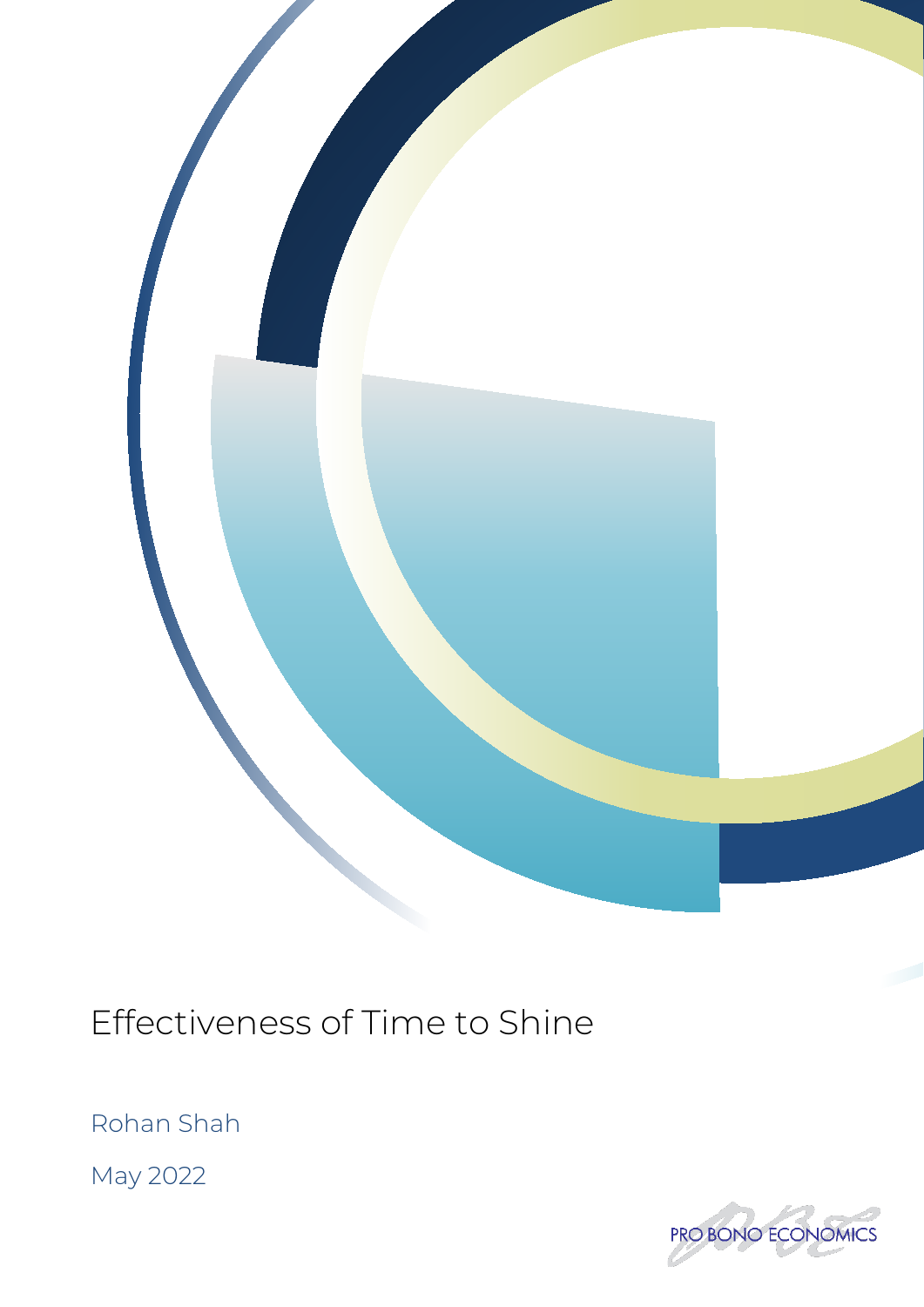Pro Bono Economics uses economics to empower the social sector and to increase wellbeing across the UK. We combine project work for individual charities and social enterprises with policy research that can drive systemic change. Working with 400 volunteer economists, we have supported over 500 charities since our inception in 2009.

The Rank Foundation is a charitable organisation that works closely with other charities to help them improve the lives of people and their communities across the UK by developing leadership, encouraging innovation, caring for the disadvantaged and marginalised, and promoting the values and traditions of Christianity from the perspective of respecting those of all faiths and none.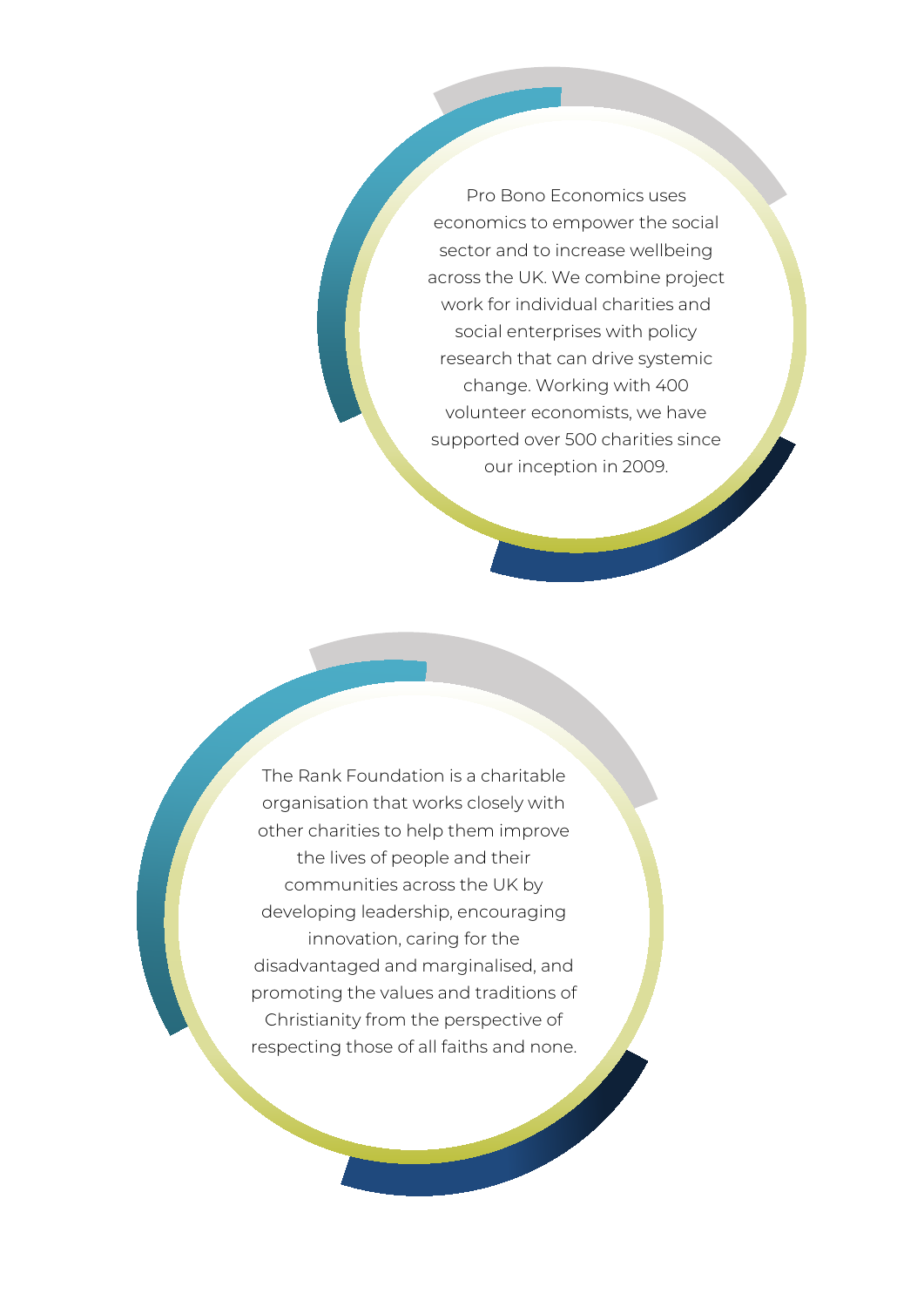

# Contents

| Executive summary       | 4  |
|-------------------------|----|
| Introduction            | 6  |
| Our approach            |    |
| Results of our analysis |    |
| Conclusion              | 16 |
| Annexes                 |    |

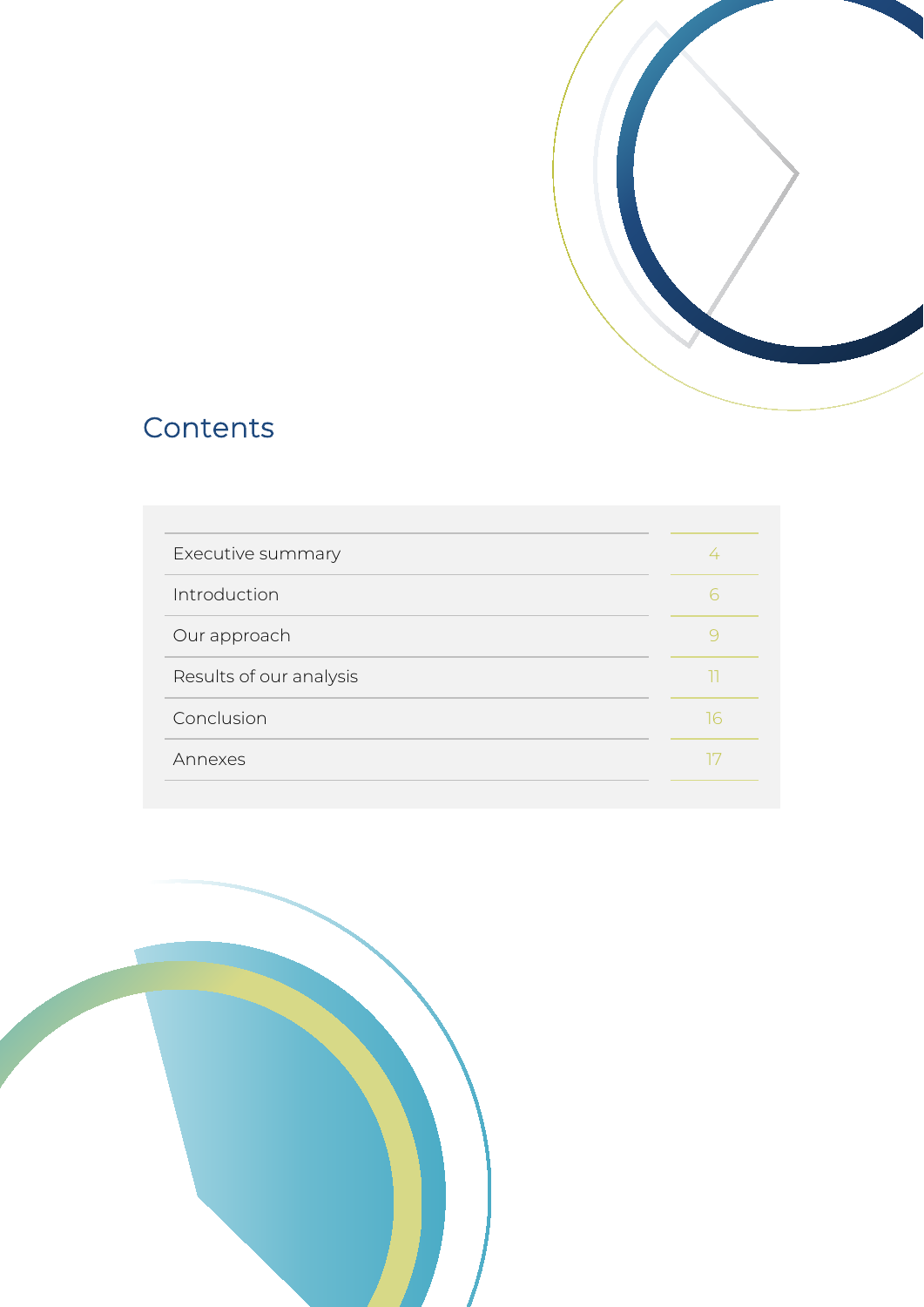# Executive summary

The skills of those working in the charity sector are critical to ensuring that charities help the most vulnerable in our society in an efficient and effective way. The Rank Foundation believes that filling capacity needs in small charities allows them to focus on strategic improvements that can enhance their impact. Through its Time to Shine programme, the Rank Foundation funds 12-month employee placements in charities to meet a specific organisational need.

4

This report provides an analysis of the potential impact of Time to Shine on the charities that take part in the programme. Using statistical modelling to identify an artificial control group of comparable charities, we analysed differences in charity incomes after participation in Time to Shine. If the programme is effective, we would expect the charities that participate in it to have a larger increase in income after participation than similar charities that have not participated in the programme.

The study found that:

- Charity leaders can be 75% confident that participation in Time to Shine will have a positive effect on their charity's income in the three years after participation in the programme.
- Charities which participate in Time to Shine are estimated to have, on average, 5% higher incomes after the programme compared to similar charities which do not participate – this is equivalent to an average increase of around £200,000 per year. However, due to small sample sizes, there is a high degree of uncertainty and this estimate does not pass standard statistical tests.
- As the cost of funding the average Time to Shine charity in 2019/20 was approximately £22,000, the programme's benefits would outweigh the costs if it increases a charity's annual income by just 0.5%.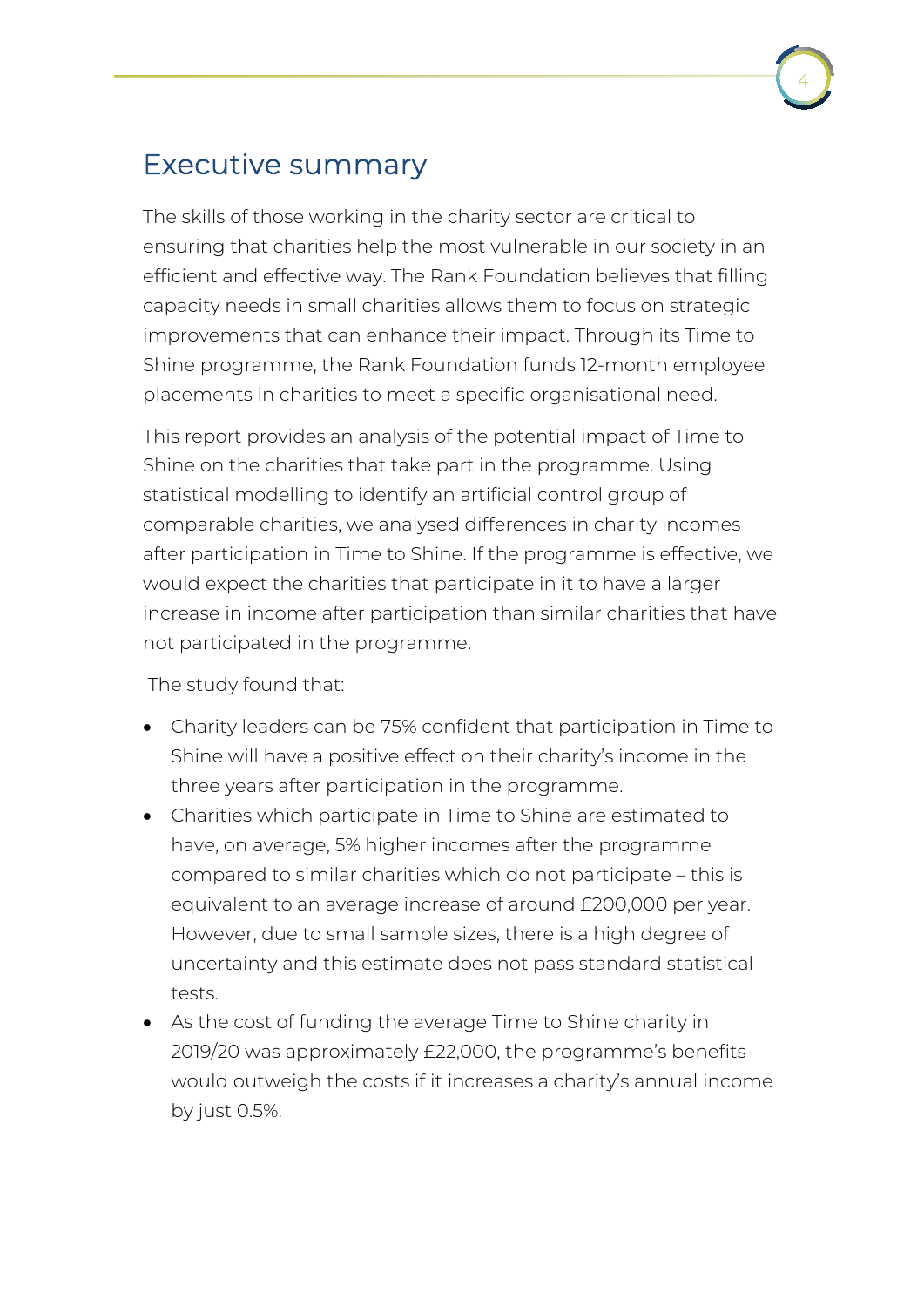Our analysis provides tentative initial evidence that the Rank Foundation's Time to Shine programme is having a positive impact on the income of the charities it supports. However, it is also likely that the programme provides a range of other benefits to charities, including improvements to the efficiency and effectiveness of charity

5

delivery. The Rank Foundation created Time to Shine out of necessity because of the effect of the 2008 recession on charities. Financial pressures on charities caused by the economic downturn put a squeeze on resources required to invest and build capacity, while demands on the sector increased. With the pandemic having a similar effect, Time to Shine continues to play a notable role in enabling the charities it works with to not only deal with an increase in service users but to

improve and develop their workforce's skills. This means they should be better placed to step in when people need them the most. As the programme works with more charities and more data becomes available, future studies could provide stronger evidence of the positive impacts provided by the programme.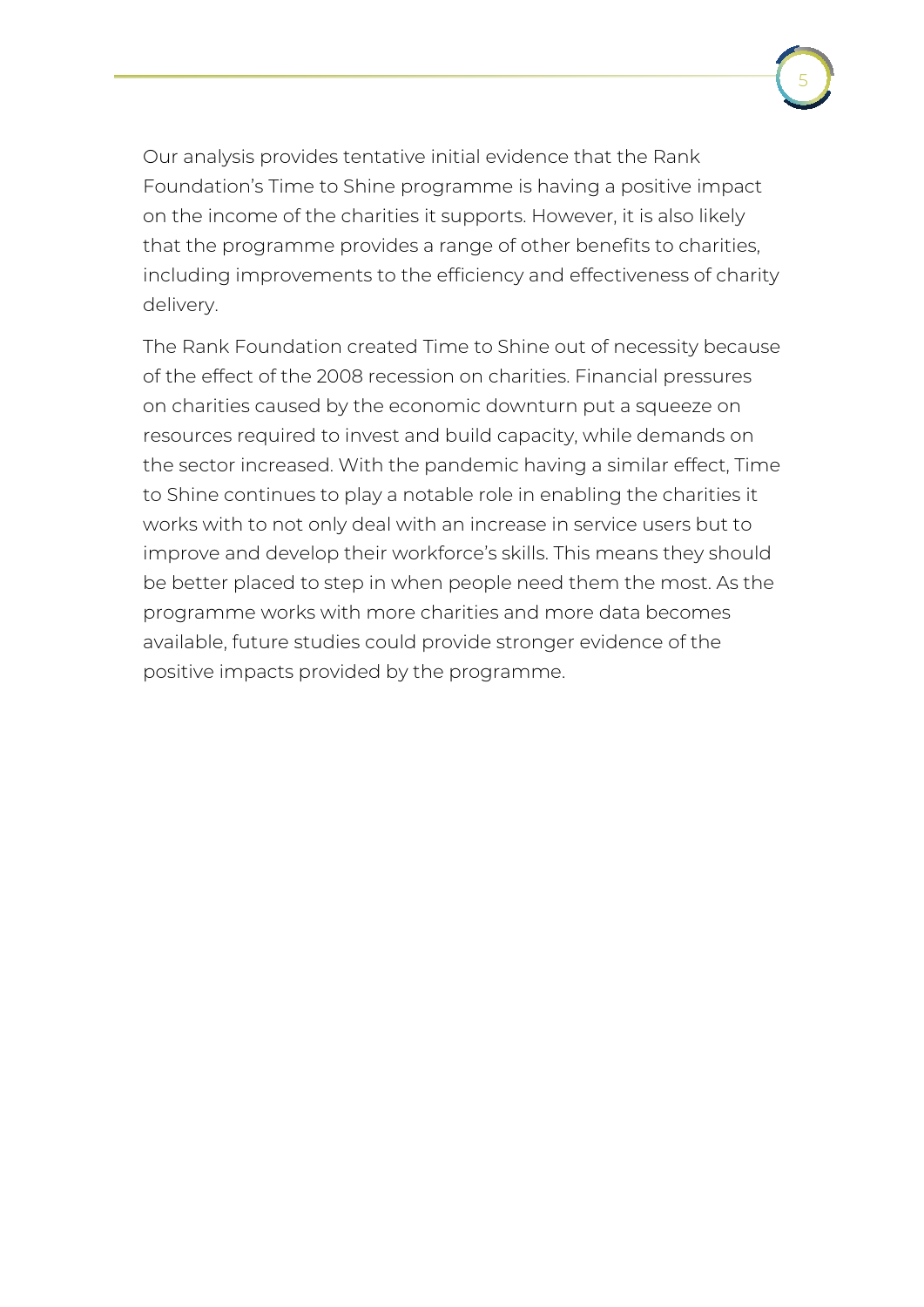# Introduction

Often, charities face a challenging task: work with limited resources to deliver services to the most vulnerable in society. With 80% of organisations having incomes less than £100,000 per year, [1](#page-5-0) most of the sector is working on very tight budgets. Hiring a full-time employee at the Living Wage would cost more than 18% of these charities' annual income.<sup>[2](#page-5-1)</sup> This means that expanding their teams is extremely costly and out of reach for most small charities.

The inability to grow a team can impact the workforce skills and services of a charity. Recent surveys by Pro Bono Economics indicate that the pandemic has exacerbated the demands on charities and reductions in their funding.<sup>[3](#page-5-2)</sup> This can impact their ability to dedicate time to develop new skills and/or services. Trustees of smaller charities also feel that their boards do not have the required skills. [4](#page-5-3) Working with small budgets and teams restricts the resources that people can invest in their skills. The most constrained charities simply do not have the time to attend development courses.[5](#page-5-4) To enable small charities to be as effective as possible, quite simply, additional resources are needed.

The Rank Foundation runs the Time to Shine programme to help develop and improve leadership skills in the charity sector. The programme has been in operation for 11 years and provides charities with funding to support a full-time employee to work on a specific developmental/organisational need for one year. They have helped over 200 charities through this programme. Eligible charities can apply for funding for specific projects to achieve specified needs using an employee

<span id="page-5-0"></span><sup>1</sup> Martin, A. et al., *UK Civil Society Almanac 2021,* NCVO, 2021

https://beta.ncvo.org.uk/ncvo-publications/uk-civil-society-almanac-2021/executive-summary/ <sup>2</sup> Annual living wage calculated as working 40 hours per week for 52 weeks a year.

<span id="page-5-2"></span><span id="page-5-1"></span><sup>3</sup> Larkham, J. *Hysteresis in the making? Pandemic scars and the charity sector*, Pro Bono Economics, November 2021. https://civilsocietycommission.org/wp-content/uploads/2021/11/Hysteresis-in-themaking.pdf

<span id="page-5-3"></span><sup>4</sup> *Taken on trust: The awareness and effectiveness of charity trustees in England and Wales.* Charity Commission, November 2017.

[https://assets.publishing.service.gov.uk/government/uploads/system/uploads/attachment\\_data/file/658](https://assets.publishing.service.gov.uk/government/uploads/system/uploads/attachment_data/file/658766/20171113_Taken_on_Trust_awareness_and_effectiveness_of_charity_trustees.pdf) [766/20171113\\_Taken\\_on\\_Trust\\_awareness\\_and\\_effectiveness\\_of\\_charity\\_trustees.pdf](https://assets.publishing.service.gov.uk/government/uploads/system/uploads/attachment_data/file/658766/20171113_Taken_on_Trust_awareness_and_effectiveness_of_charity_trustees.pdf)

<span id="page-5-4"></span><sup>5</sup> *Taken on trust: The awareness and effectiveness of charity trustees in England and Wales.* Charity Commission, November 2017.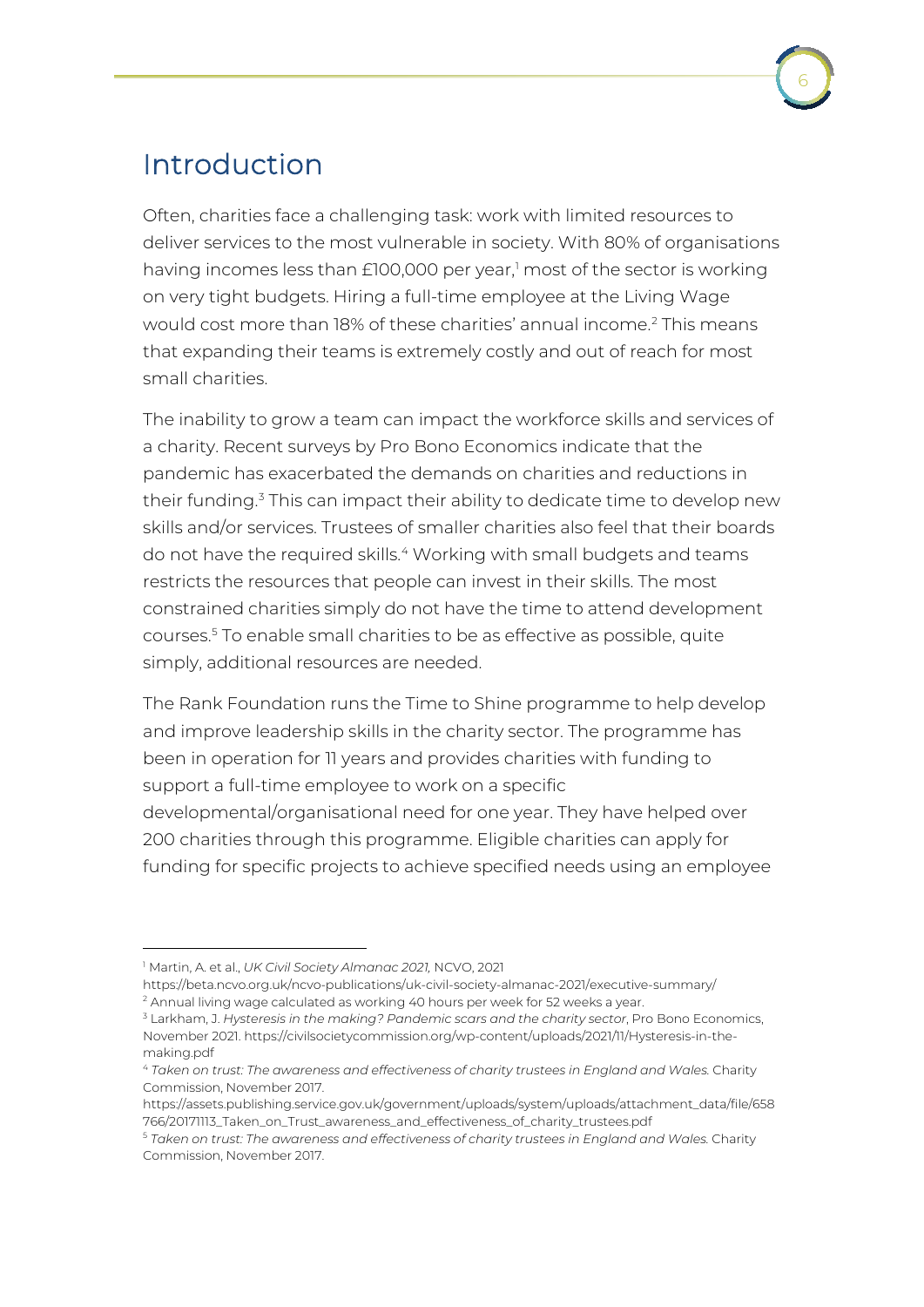they have identified.<sup>[6](#page-6-0)</sup> The support enables small charities to build their leadership, organisation and fundraising capabilities.

7

In particular, the Rank Foundation cares about their partner charities' sustainability and fundraising capabilities as these factors are likely to have the most long-term and sizeable impact on the effectiveness of the partner charities. For this reason, the Rank Foundation is interested in assessing the effectiveness of its Time to Shine programme in achieving these longer-term outcomes

### Case Study

Memory Matters is an organisation based in the South West which supports people diagnosed with dementia. We were in need of a marketing expert and learned that Time to Shine could help us to fund this position. We wrote a job advertisement for a Marketing Officer to find our Time to Shine Leader.

During the programme, our Leader helped to define our brand and reach more people than ever before. Specifically, the leader redesigned our website, increased foot traffic at our café, designed training materials, developed marketing plans, etc. This work created huge change within our organisation, it enabled us to create a blueprint to our marketing that we did not have previously. Furthermore, the post enabled us to be clear on our brand and define our brand succinctly.

After the initial 12-month programme, our Time to Shine leader stayed on as an employee of Memory Matters for another 18 months. Before they left, our Time to Shine Leader consolidated the work they had done and produced a marketing manual for our new provider to use as a starting point which facilitated a smooth transition to a marketing company to take us forward with a team of people.

### Memory Matters (CEO – Kate Smith)

<span id="page-6-0"></span><sup>6</sup>Eligibility criteria are that the charity should have an annual income of between £100,000 and £750,000; and be within the Rank Network or be an eligible National Lottery grant holder in certain regions of the United Kingdom.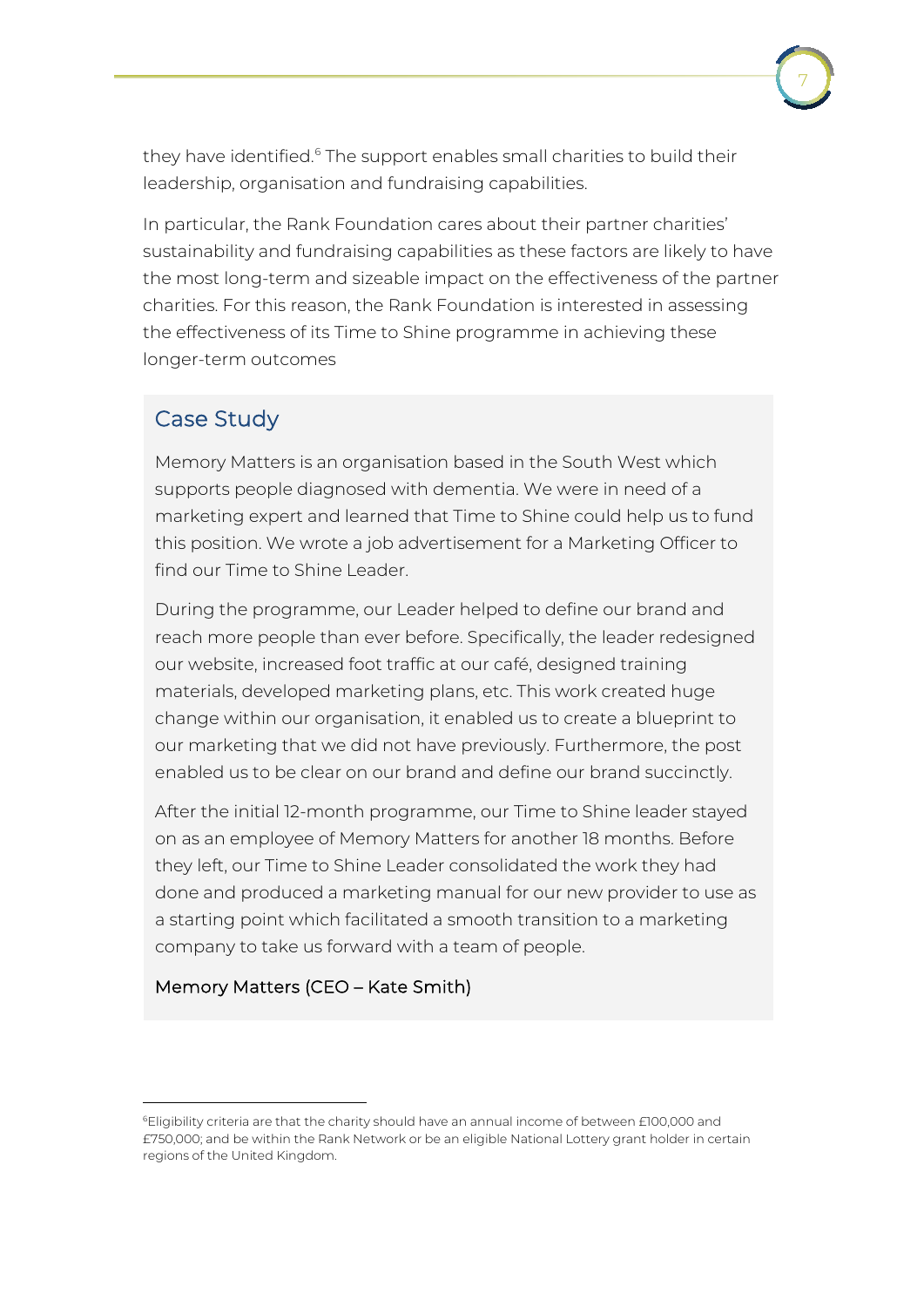### Scope of this study

In this report, we provide an estimate of the impact of participation in the Time to Shine programme on a charity's annual income. We use a "difference-in-differences" approach which enables us to measure how income for charities that participated in Time to Shine differed from similar non-participating charities after the conclusion of the programme.

We recognise that measuring changes in income is an imperfect measure of the success of the Time to Shine programme. Although higher annual income is associated with a charity having better fundraising capability and potentially increased sustainability, it does not necessarily capture any impacts on the efficiency or effectiveness of services delivered. However, in the absence of publicly available data on charity outputs or outcomes, the assessment of impacts on charities' income through Charity Commission data is the only viable path to quantifying the programme's impact at present.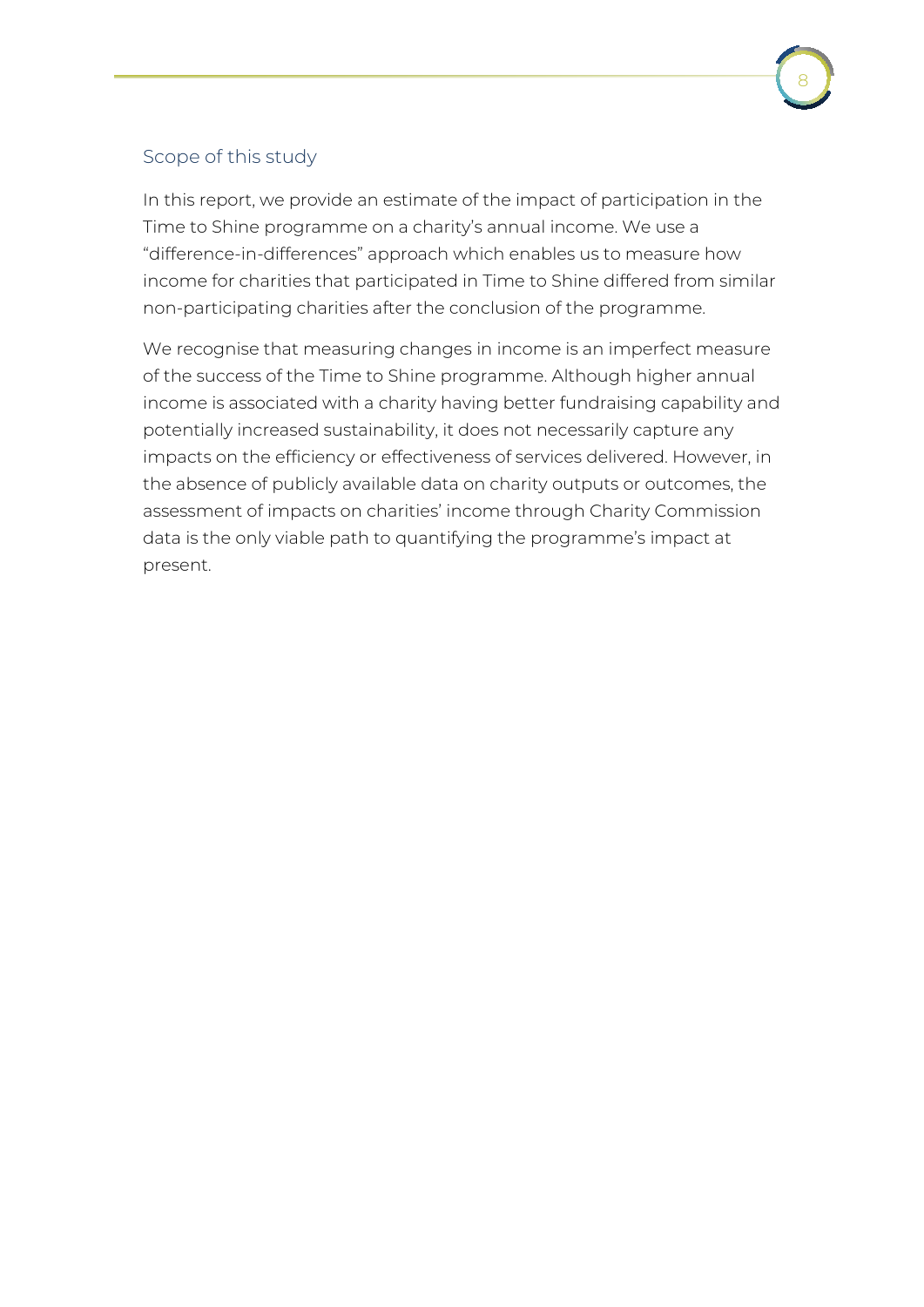## Our approach

To estimate the impact of Time to Shine on a charity we analyse whether participating charities' income increases at a greater rate after participation than other comparable non-participating charities. We use statistical modelling to identify an artificial control group of comparable charities, drawing on data from the Charities Commission. If the programme is effective, we would expect the charities that participated in the programme to have a larger increase in income after participation, compared to similar non-participating charities.

### Benefits of Time to Shine on charity income

To estimate the change in income associated with participation in the Time to Shine programme we take a three-step approach.

### Step 1 - Use Charity Commission data to find the incomes and

characteristics of Time to Shine charities: The Rank Foundation provided us with a list of charities that applied for the Time to Shine programme, their date of application, and whether the applicant charity ended up participating in the programme. For each Time to Shine charity, the Charity Commission data provides us with the annual incomes, year of creation and whether the charity operates internationally. We restrict the sample to Time to Shine charities that have at least three years of data prior to and after participating in Time to Shine. This provides a dataset of 42 charities that participated in the Time to Shine programme since 2010. A more detailed description of the construction of the dataset is set out in Annex A.

Step 2 - Build a control group of charities with similar characteristics to the Time to Shine charities: To understand if Time to Shine charities' income increased after participation in the programme, we need to attempt to understand what would have happened had they not participated. To do this we create a control group of charities that are analytically matched to have similar characteristics to the Time to Shine charities.

As the Charity Commission has data on all registered charities in England and Wales, this provides the opportunity to find charities with similar characteristics as the Time to Shine charities. For each Time to Shine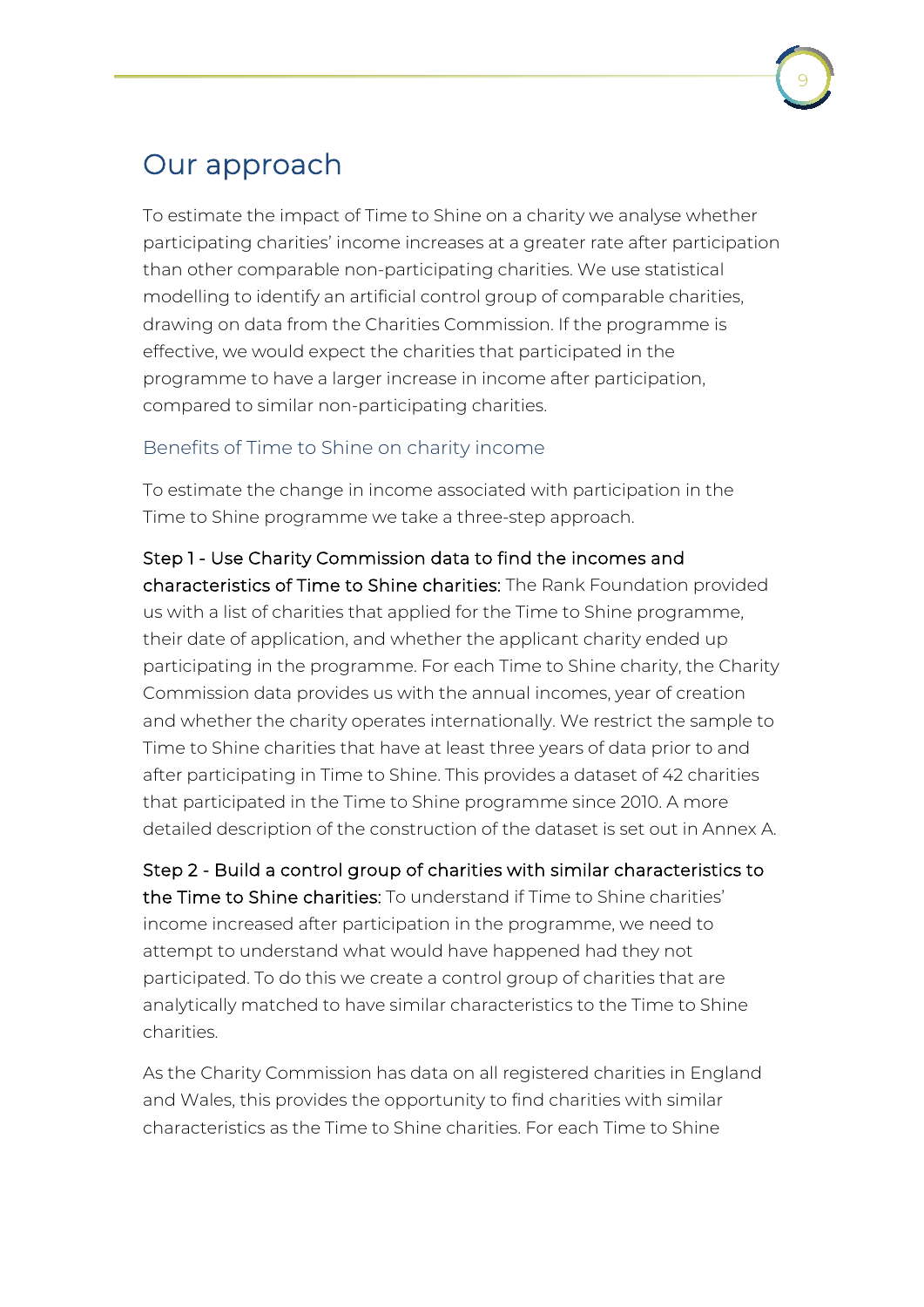charity, we find up to five registered charities that have similar incomes (in the three years preceding their participation in Time to Shine), similar areas of operation (international or domestic) and a similar number of years in operation. This means that the difference in income trends between the Time to Shine and matched charities prior to the intervention year should be small. [7](#page-9-0) More information on how we match charities can be found in Annex A.

Figure 1 below shows the average income of Time to Shine charities (Step 1) and the matched charities (Step 2) prior to and after participation in the programme. This graph shows that the trend in incomes before intervention is similar between the treatment and control groups, except for the year immediately prior to the intervention when the control group's average income increases whereas the treatment group's average income decreases<sup>[8](#page-9-1)</sup>

<span id="page-9-1"></span><span id="page-9-0"></span> $7$  There could still be differences between the accepted Rank charities and the matched Charity Commission charities as the Rank charities may have higher motivation (as indicated by them applying to Rank). Therefore, an estimated positive effect of the Time to Shine programme on a participating charity's income could be partially due to that charity being more motivated in the first place. <sup>8</sup> The average income for the control group (matched charities) in the years preceding intervention is approximately £2.5 million. For this statistical method, the incomes do not have to be identical between the Rank charities and the matched charities; however, the trends of their income must be similar. This is because the method can account for differences in levels of income before intervention.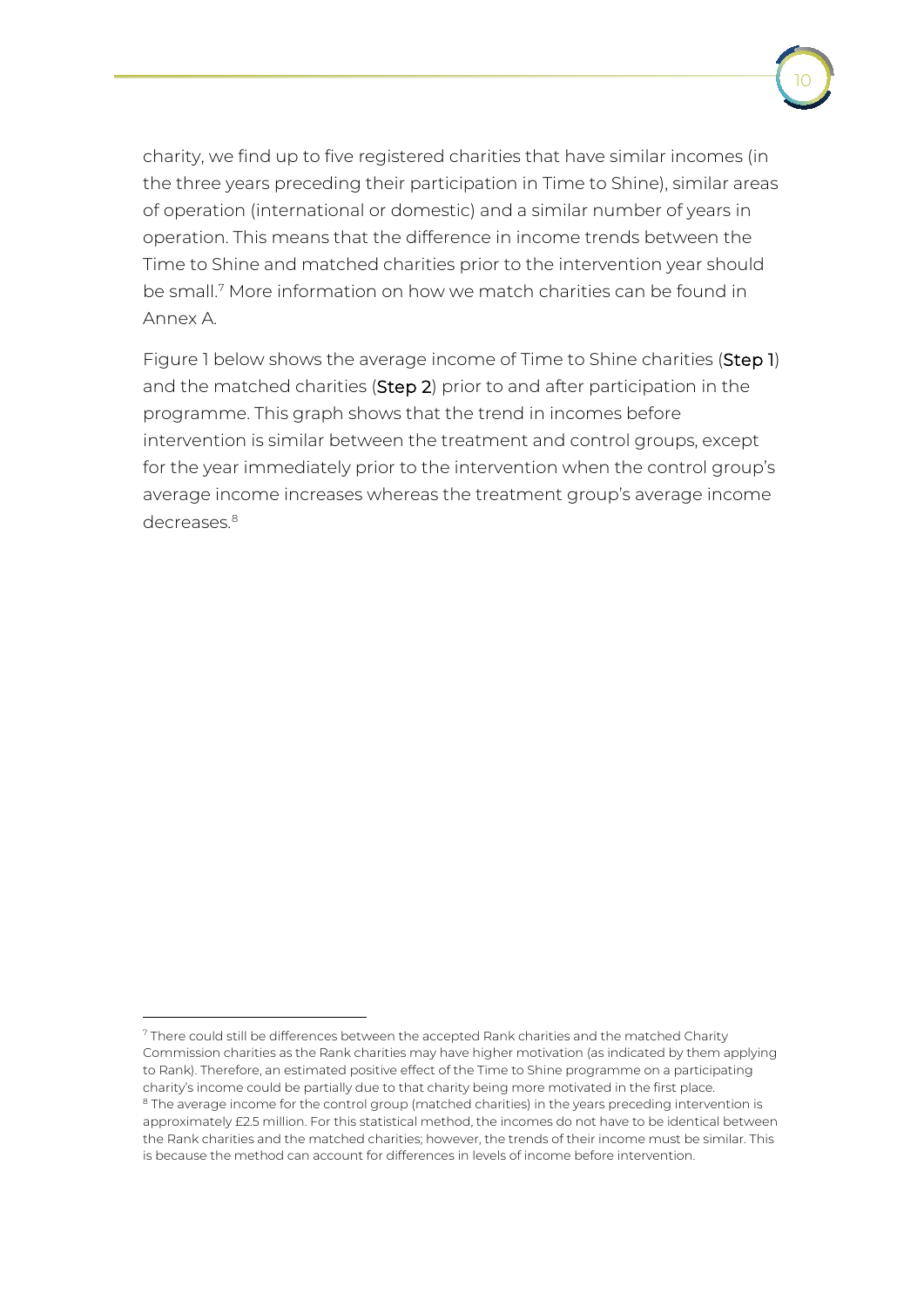

11

Figure 1. Mean income for Time to Shine vs matched charities

Step 3 - Run statistical model to estimate the impact of Time to Shine on participating charities' income: Now that we have the treated Time to Shine group (Step 1) and have an analytically matched control group (Step 2), we run regression analysis to see whether participating in the Time to Shine programme can explain changes in a charity's income after participation in the programme[.9](#page-10-0) As the income trends are similar for the two groups prior to participation in Time to Shine, differences in income between the two groups after some of the charities participate can be argued to be partially attributed to the programme. More information on the statistical method is provided in Annex B.

#### Key assumptions of the study

Our analysis is based on several assumptions, the most important of which are:

• We assume that matching charities accepted to the Time to Shine programme to Charity Commission charities with similar income and characteristics accounts for differences between the two groups. However, there may be unobservable differences between the two groups of charities. For example, an applicant to the Time to Shine programme is likely to be focused on trying to improve its fundraising capabilities already and might already be in the process of trying to do

<span id="page-10-0"></span><sup>9</sup> More information on the regression model and variables used is provided in Annex B.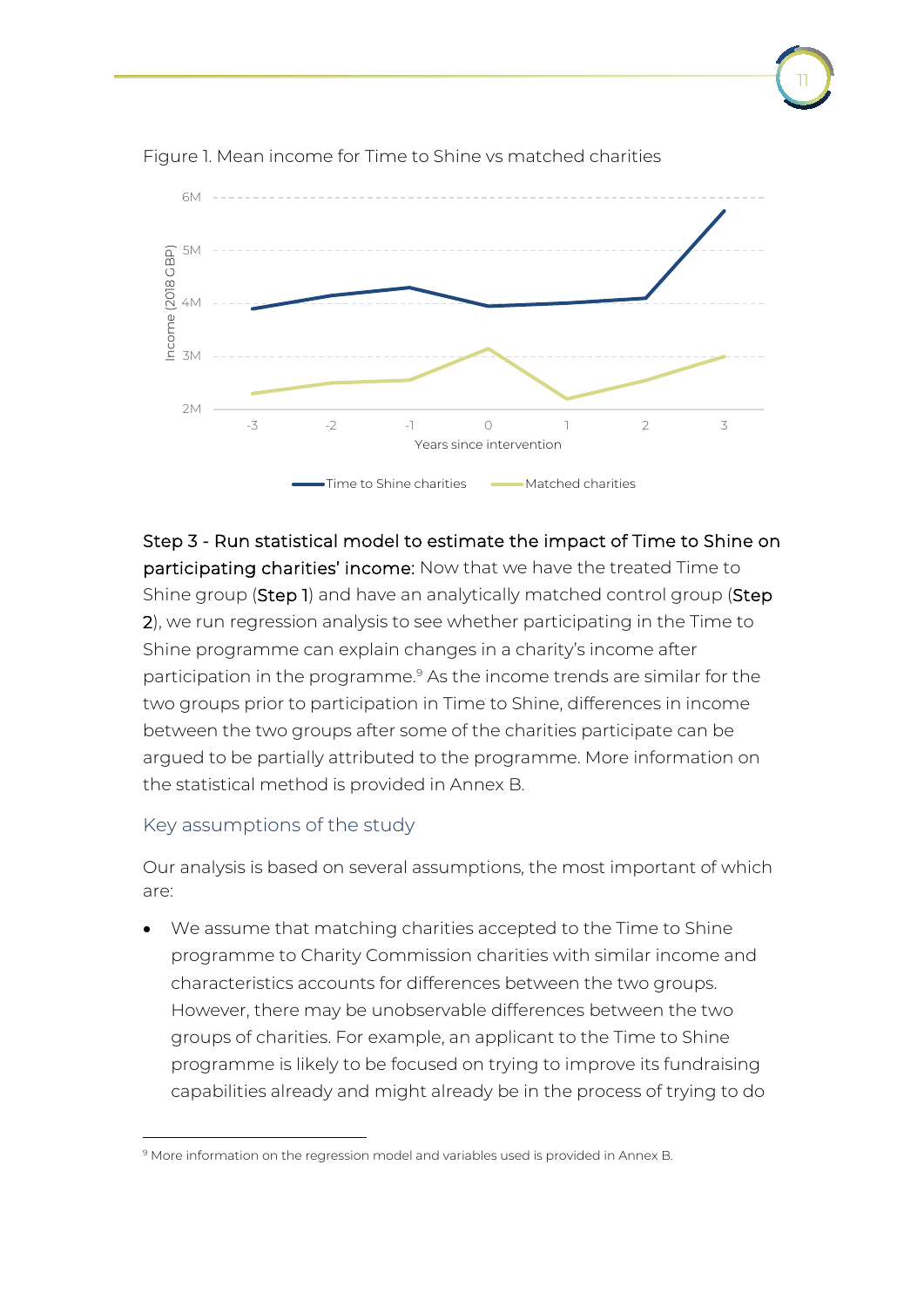so via additional means. Conversely, a charity that did not even apply to the Time to Shine programme might not be overly concerned about improving its fundraising and, for that reason, is unlikely to be attempting other methods of trying to do so.<sup>[10](#page-11-0)</sup> Therefore, we assume that differences in income between the groups after participation in the programme can be partially attributed to Time to Shine's impact.

• The analysis focuses on the difference in income between participating and non-participating similar charities as a means of quantifying the impact of Time to Shine. Time to Shine may not lead to a quick increase in income for the charity but may enable the charity to begin longer term investments in changing services, improving leadership skills etc. This means that some of the benefits in terms of increased income won't be experienced until more than three years after the intervention. As a result, they won't be picked up by our study.

<span id="page-11-0"></span><sup>&</sup>lt;sup>10</sup> We explored an alternative example where we compared accepted and rejected Time to Shine charities to account for this potential difference in motivation. However, due to small sample sizes in the rejected group creating volatility in the estimates, it was not robust enough to be included in the analysis.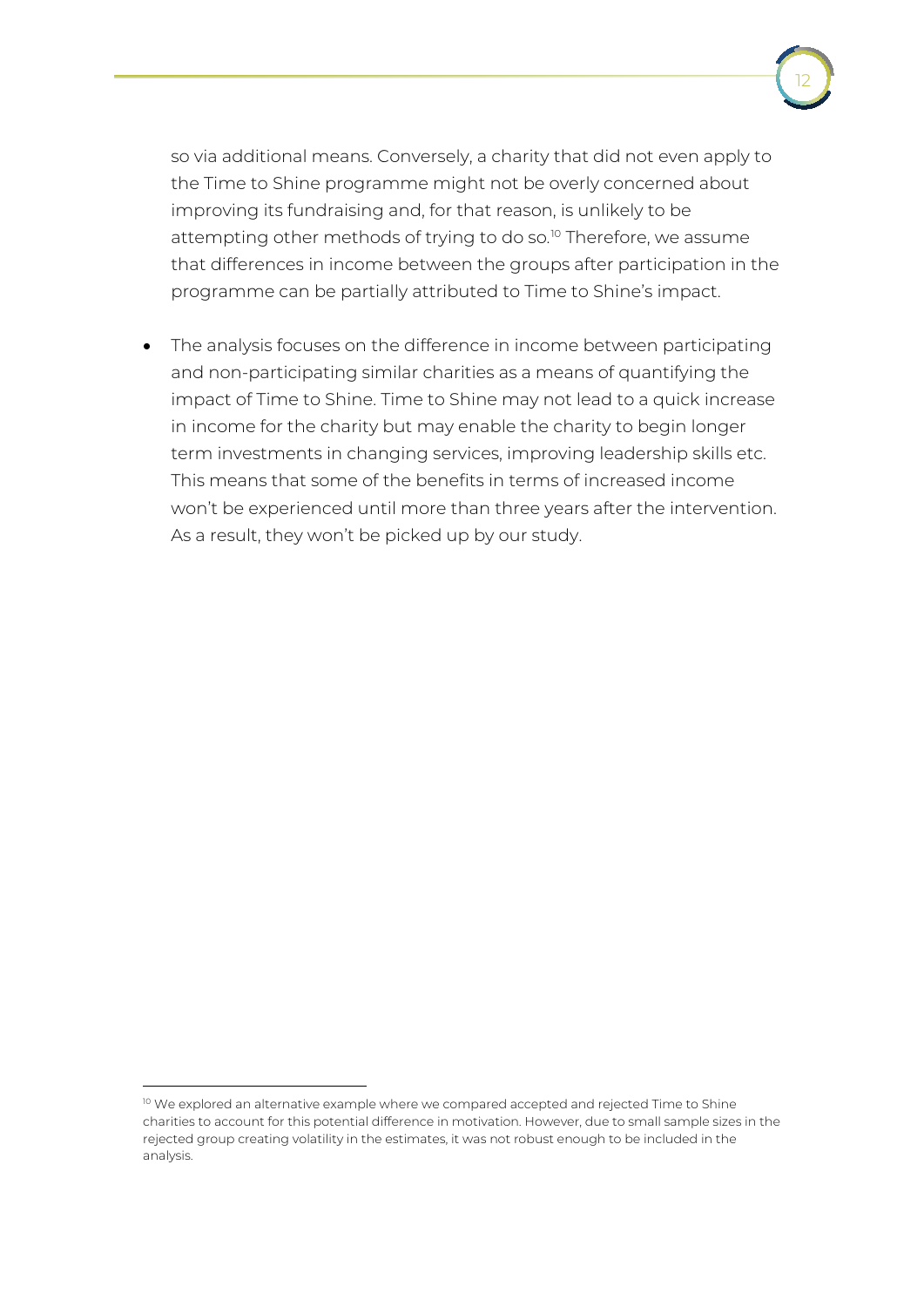## Results of our analysis

Comparing the incomes of Time to Shine charities and matched charities after participation in the programme indicates a potentially positive effect on a charity's income from participating in the programme.

Our best estimate suggests that participation in the Time to Shine programme is associated with a 5% increase in a charity's income, on average, in the three years after participation. However, given the general volatility in the data, there is a high degree of uncertainty around this best estimate and we cannot be sufficiently confident that this effect is meaningfully different from having no impact at all. In technical terms, we would say that the effect is not statistically significant. $^{\text{\tiny{11}}}$  $^{\text{\tiny{11}}}$  $^{\text{\tiny{11}}}$ 

The blue line in Figure 2 (below) shows the estimated percentage difference in incomes between Time to Shine and matched charities in the three years after the treated group participates in the programme. The grey area shows the uncertainty that surrounds the estimate.<sup>[12](#page-12-1)</sup> While the estimated effect of Time to Shine on a charity's income is consistently above zero, the uncertainty of the estimate, including zero effect, means that the estimated effect is not statistically significant.

Figure 2. Comparison of Time to Shine charities' income to matched charities income



<span id="page-12-0"></span><sup>&</sup>lt;sup>11</sup> The relatively small sample of charities makes it more difficult to find estimates that are statistically different from zero.

<span id="page-12-1"></span> $12$  This is the 95% confidence interval surround the estimated effect of the Time to Shine programme on participating charities compared to non-participating matched charities.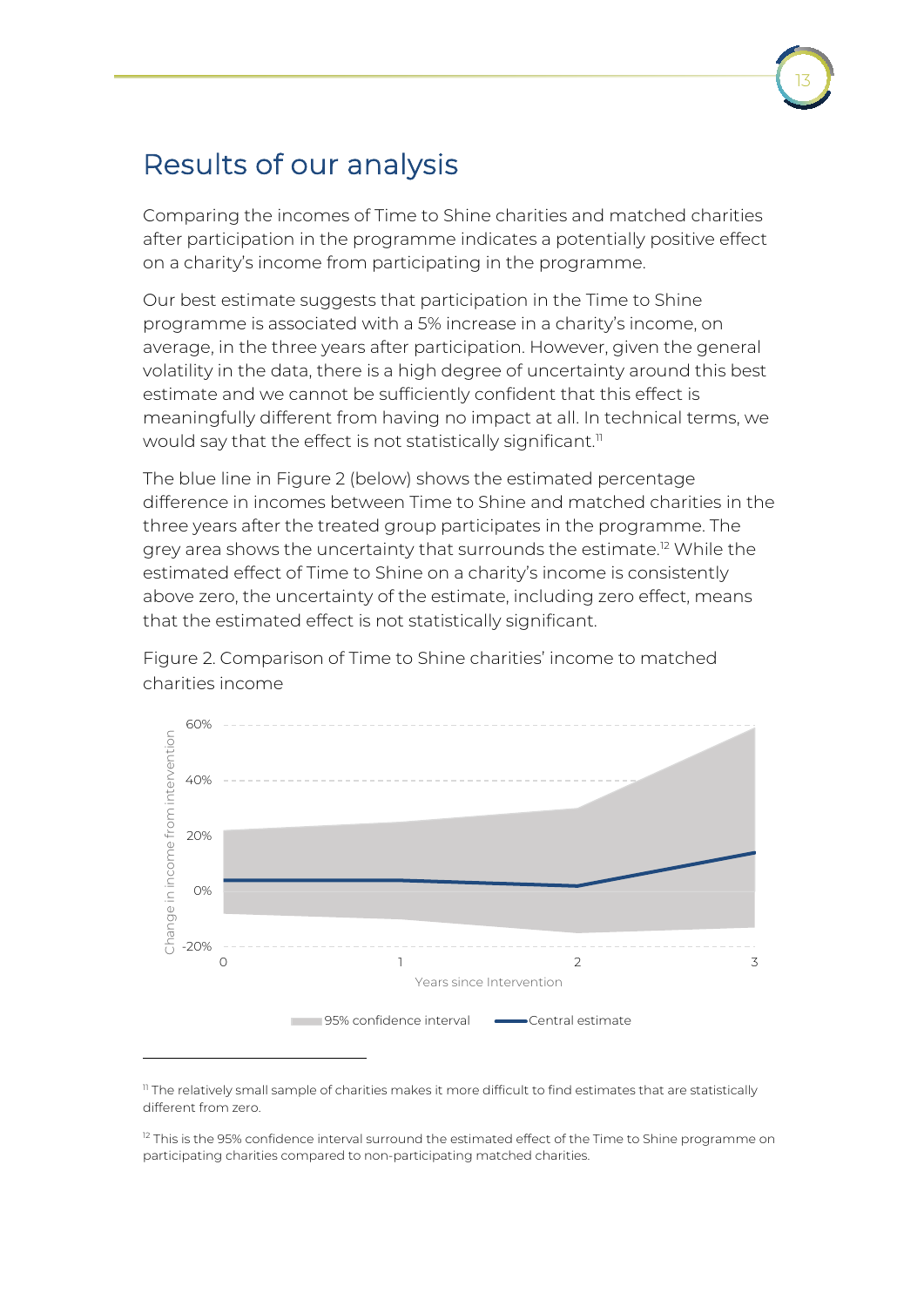The best we can say is that, based on our analysis, we can be 75% confident that Time to Shine is having a positive impact on charities' incomes.[13](#page-13-0) Full results are shown in Figure 3 in the Annex B.<sup>[14](#page-13-1)</sup>

However, as an illustrative scenario, if we assume that our best estimates for Time to Shine's impact are correct then participation in the Time to Shine programme could be associated with an increase in annual income for the average participating charity of up to £200,000.<sup>[15](#page-13-2)</sup> We cannot attribute all of that increase in income to participation in Time to Shine as the charities may have also been trying to increase their incomes in other ways. However, if just 10% of the increase is due to Time to Shine, this is more than the cost of employing a worker at the annual Living Wage.

<span id="page-13-1"></span><span id="page-13-0"></span> $13$  This is calculated by taking the p-value of the interacted coefficients (which showing the differential impact of the changes in income after participation in Time to Shine compared to the matched charities) and dividing it by 2 to get the p-value for the coefficient being greater than 0. This results in a p-value of 0.26 which means we are approximately 75% confident that coefficient is greater than zero.  $14$  The matching method we use to create this control group is "Mahalanobis" matching, which chooses the charity (or charities) to match with an individual charity in the treatment group in order to minimize the "distance" between the values for a set of variables (in our case, the annual incomes in each of the three years prior to the intervention) for the treatment group charity compared to the matched charity / charities. Note that the number of charities in the control group is likely to be less than x times the number of charities in the treatment group due to some treatment charities matching with the same control group charity and some matched control group charities having incomplete data after the identified intervention year.

<span id="page-13-2"></span><sup>&</sup>lt;sup>15</sup> The mean annual income of this control group is roughly £4 million for Time to Shine charities in the years immediately prior to their participation in the programme.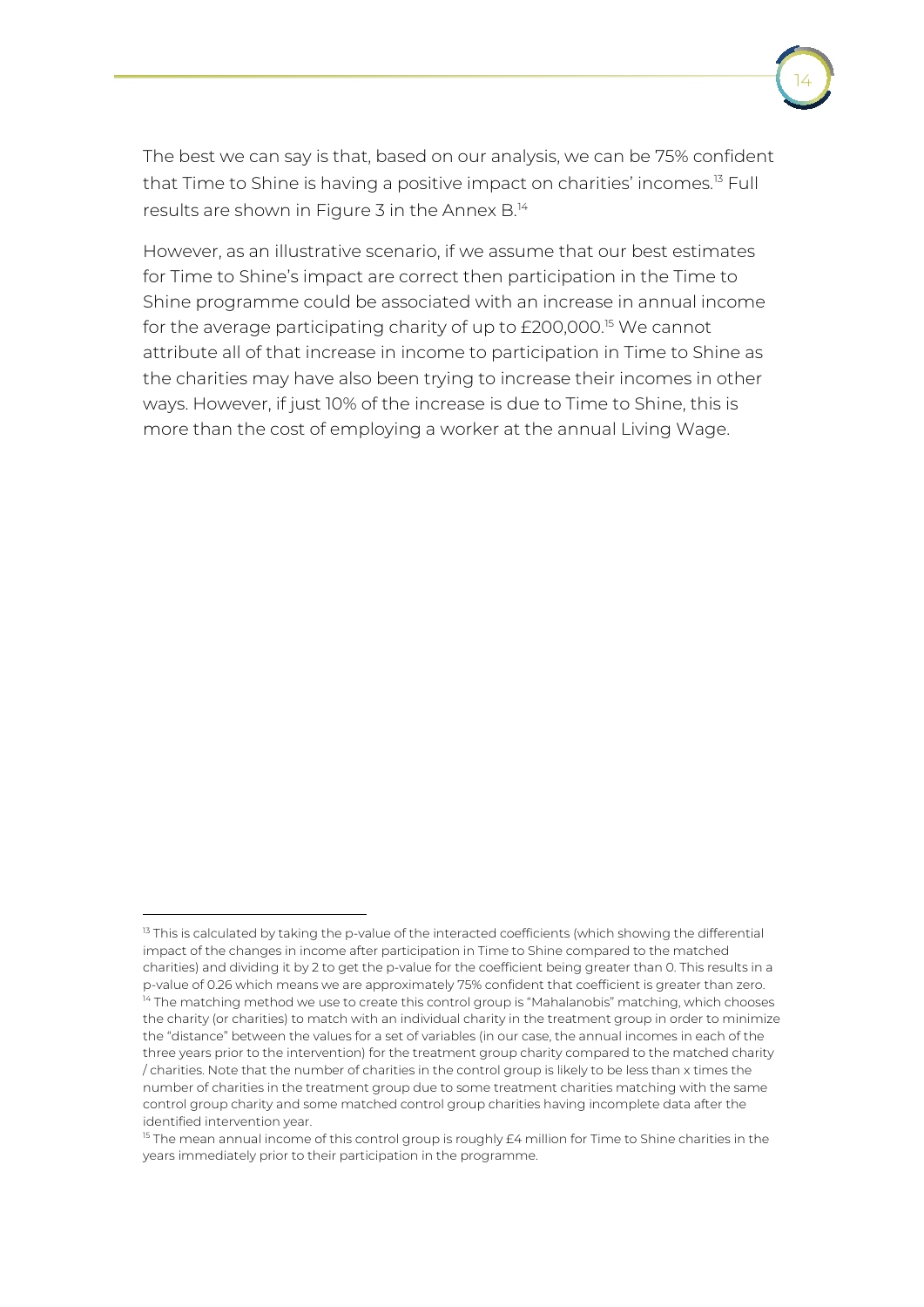## Conclusion

Improving leadership skills in the charity sector would enable charities to improve services and effectiveness. However, additional resources are required to enable charities to develop their skills. The Time to Shine programme provides vital funds to individual charities to support paying a nominated individual at each charity the Living Wage for a year so that they can undertake a specific project with the aim of increasing that organisation's operational and leadership capabilities.

We have examined the extent to which participation in the Time to Shine programme has improved a charity's fundraising capabilities, using their annual incomes as a measure. We have compared the annual incomes of Time to Shine's partner charities against a control group that uses a matched set of charities based on annual incomes prior to the intervention to account for pre-intervention trends.

Having conducted this analysis, we are 75% confident that participation in Time to Shine is associated with a positive impact on a charity's annual income. Repeating this exercise in a few years' time, when more data is available, could find a stronger effect of participation in the Time to Shine programme.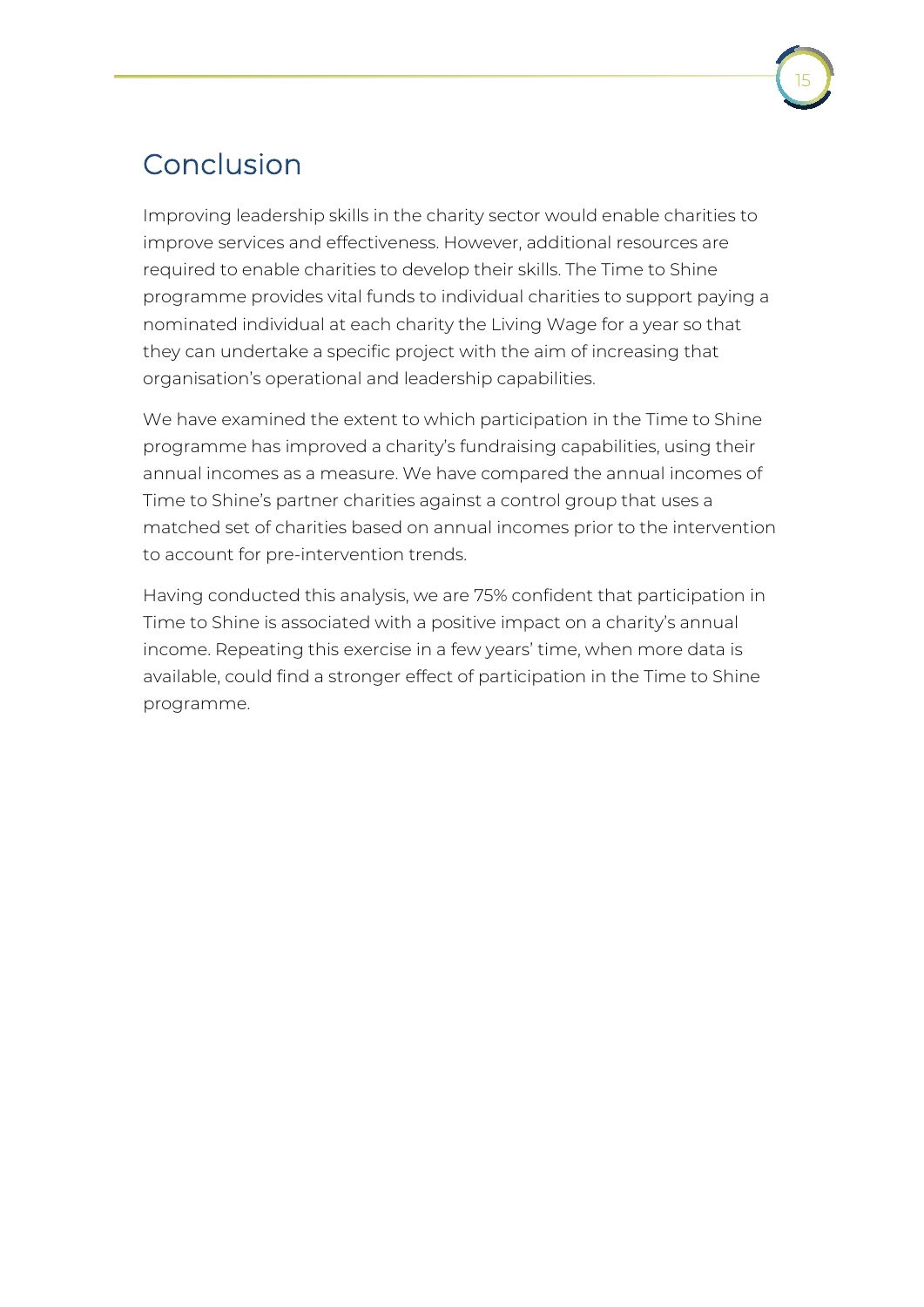## Annex A: Data Construction

In order to construct the dataset we use for our analysis, we combine data from multiple sources. We use data from the Charity Commission regarding charities' annual incomes (and expenditures); NCVO data on the sort of services a charity provides; and data provided by the Rank Foundation regarding the applicants and participants in the Time to Shine programme.

The Charity Commission data provides basic financial information (income and expenditure) for every charity registered in England and Wales for each year over the period from 2004 to 2019. It does not cover any charity registered in either Scotland or Northern Ireland. For certain charities (those that report an annual income over £500,000) the data also contains more detailed information (such as categorisations of income by source e.g. legacies, donations, government grants etc.). However, as this more detailed information is not available for smaller charities, we focus only on the total annual income for a charity in each year. We convert all income figures into constant 2018 GBP using the ONS' CPI index.

This data also includes some limited information as to a charity's local area (this can be a specific county, the entire UK, or various other countries), and the services a charity provides. However, this information is recorded in a difficult-to-use manner so we only use it to control for whether a charity is "local" or "global".

To obtain higher quality information on the type of services a charity provides, we matched the Charity Commission data to data from the NCVO that classifies a charity into a particular category (such as "housing", "law and legal services", "social services", "culture and arts", and many others) using the charity's registration number.

We also match in data received from the Rank Foundation using a charity's registration number. This data contains a list of charities that applied to the Time to Shine programme, the date they applied (which could be on multiple occasions), whether they were accepted or not, the date of their application, the date of their start on the programme if they did participate, as well as additional variables. In a small number of instances, information regarding a charity's registration number was missing (if, for example, the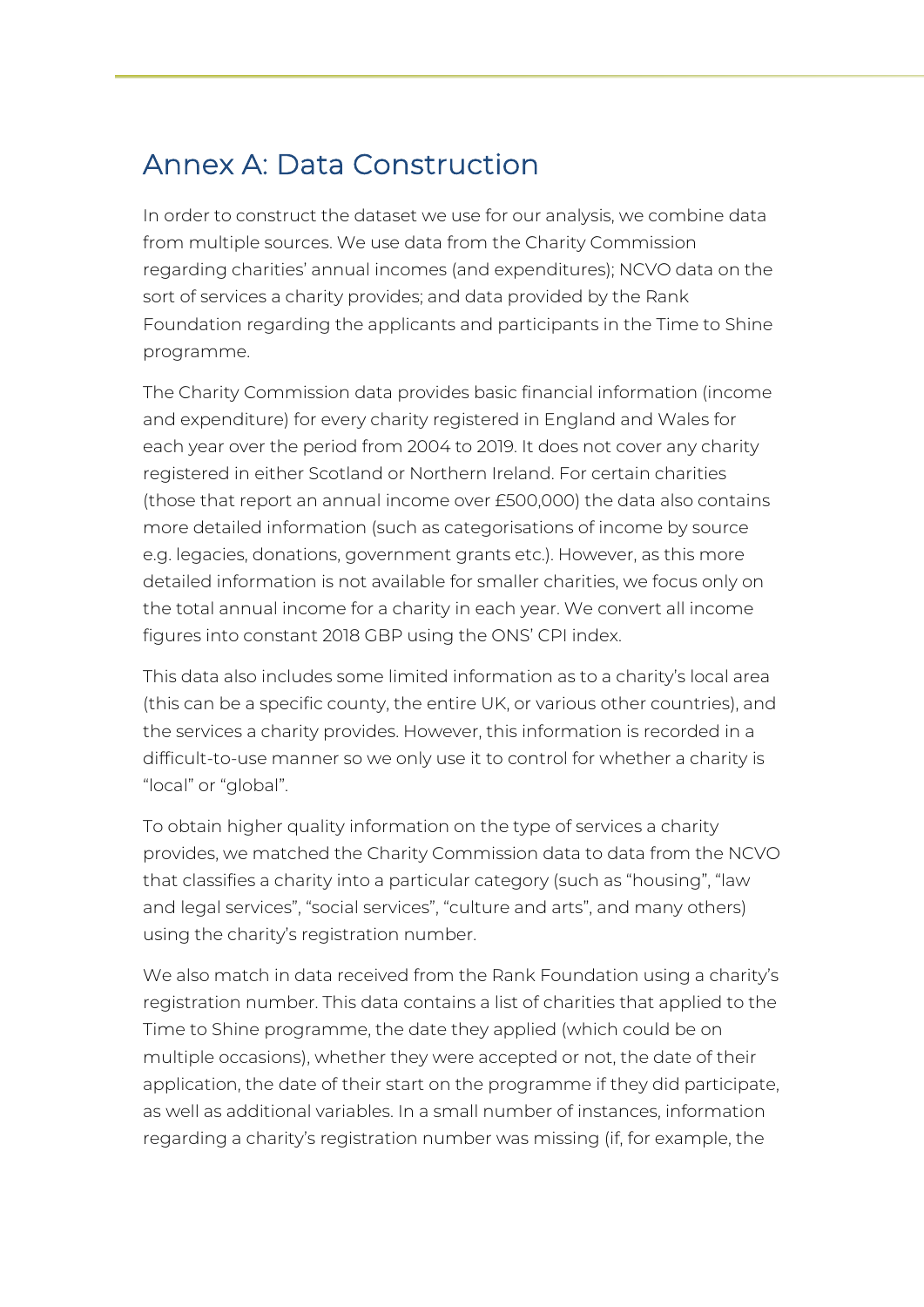applicant charity was registered outside of England and Wales) and occasionally the date of application was missing – we are unable to match these observations to the Charity Commission dataset.

17

Our final dataset thus consists of all charities in England and Wales that reported incomes to the Charity Commission and that we could match with data received from NCVO, and with whether they applied for and/or participated in the Time to Shine programme indicated by the data provided by the Rank Foundation.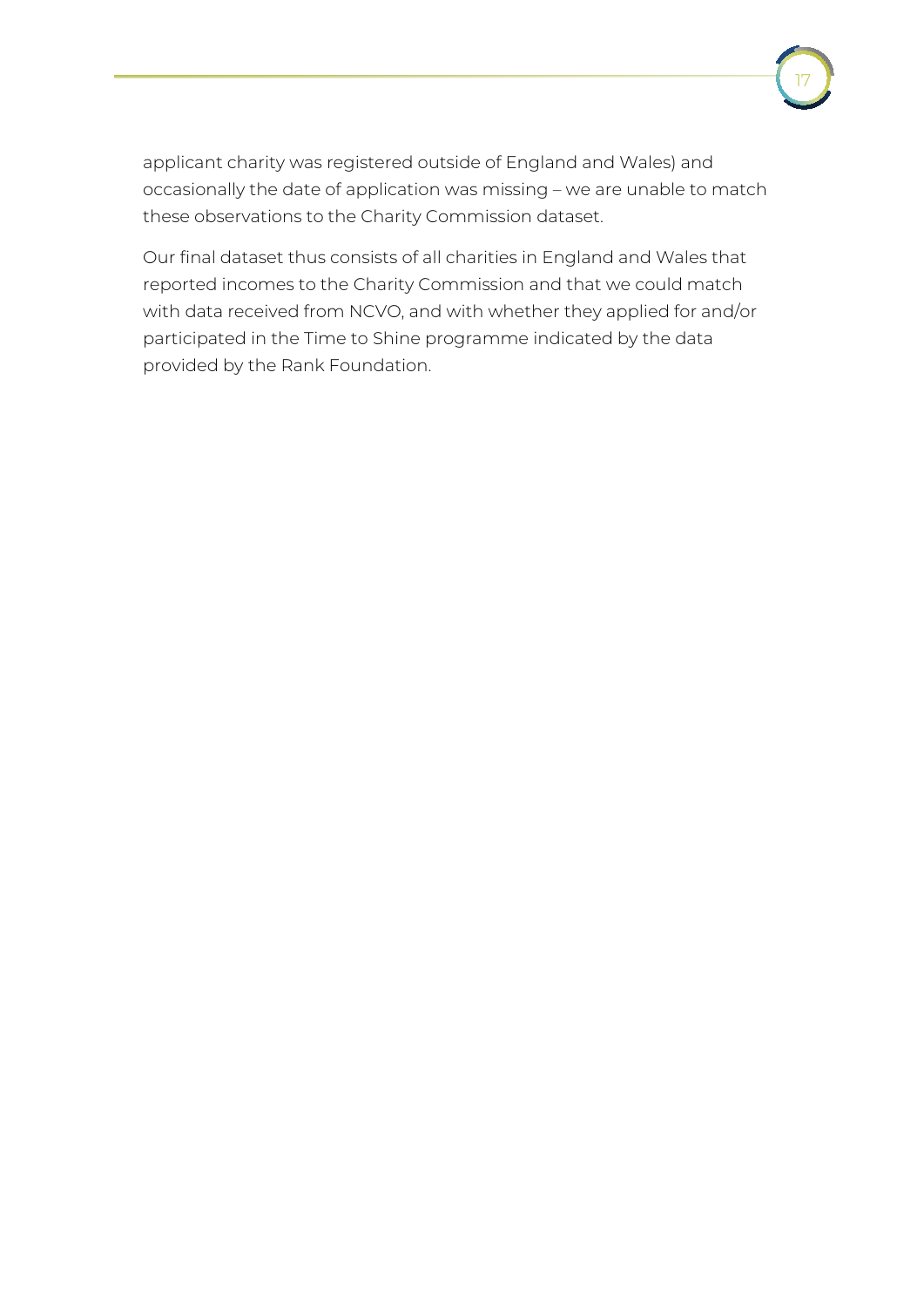# Annex B: Methodology

### Regression model

To analyse whether participation in Time to Shine is associated with an increase in income, we use an econometric method called 'Difference-in-Differences'.

 $Income_{ct} = \alpha + \beta Period_t + \gamma Rank_c + \delta (Period_t * Rank_c) + \tau Year + X_c'B_k + \varepsilon_{ct}$ 

Where:

– Log income of charity *c* at year *t*

 $\alpha$  – Intercept

 $\beta$ ,  $\gamma$ ,  $\tau$ ,  $\beta$ <sub>k</sub> - Coefficients

 $Period_t$  =1 if post intervention year and =0 if pre intervention year

 $Rank<sub>c</sub> = 1$  if a Time to Shine charity and =0 if a matched Charity Commission charity

 *–* Coefficient of interaction term which shows the differential effect on income for Time to Shine charities after intervention compared to matched charities

*–* Year of income

 $X_c$  – Vector of other control variables such as sector, age of charity, whether they operate internationally

*–* Error term

The coefficient of importance is the interaction term,  $\delta$ , which provides the estimate of the differential effect of participation in the Time to Shine programme on income compared to those who did not participate. Given that the outcome being measured can change over time regardless of participation in a programme, the first "difference" is calculated as the change in the outcome for each of the treatment and control group. For the treatment group this is taken as the difference in the outcome before and after participation in the programme, while for the control group this is taken as the difference in the outcome between some two appropriate time periods. This first differencing should remove any factors that might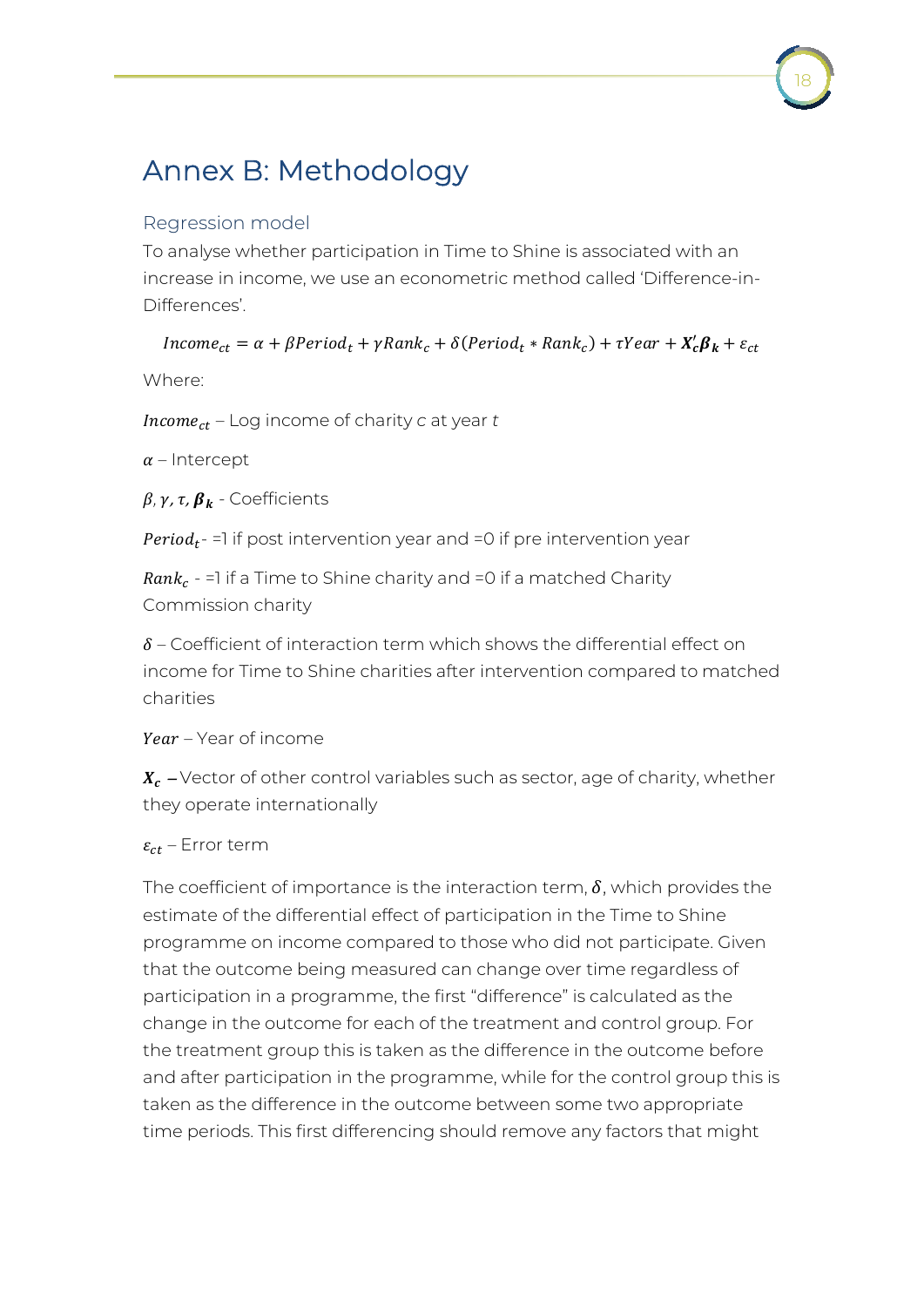have changed over time and affected the outcome but that were unrelated to participation in the programme.

### Further results

Figure 3 below shows the main results of the statistical model explained above. This shows the average estimated effect of Time to Shine after participation in the programme.

19

### Figure 3. Main results of regression analysis

|                                               | Up to five matched charities<br>per Time to Shine charity |
|-----------------------------------------------|-----------------------------------------------------------|
| Estimated % increase in annual income         |                                                           |
| after participation in Time to Shine $\delta$ | 5.4%                                                      |
| from equation above)                          |                                                           |
| 95% Confidence interval                       | $-11\% - 25\%$                                            |
| Number of observations                        | 1,589                                                     |
| Charities in Treatment Group                  | 42                                                        |
| Charities in Control Group                    | 175                                                       |
| Adjusted $R^2$                                | 0.25                                                      |
| Control variables included                    | Charity age, operating                                    |
|                                               | overseas, NCVO type, year                                 |